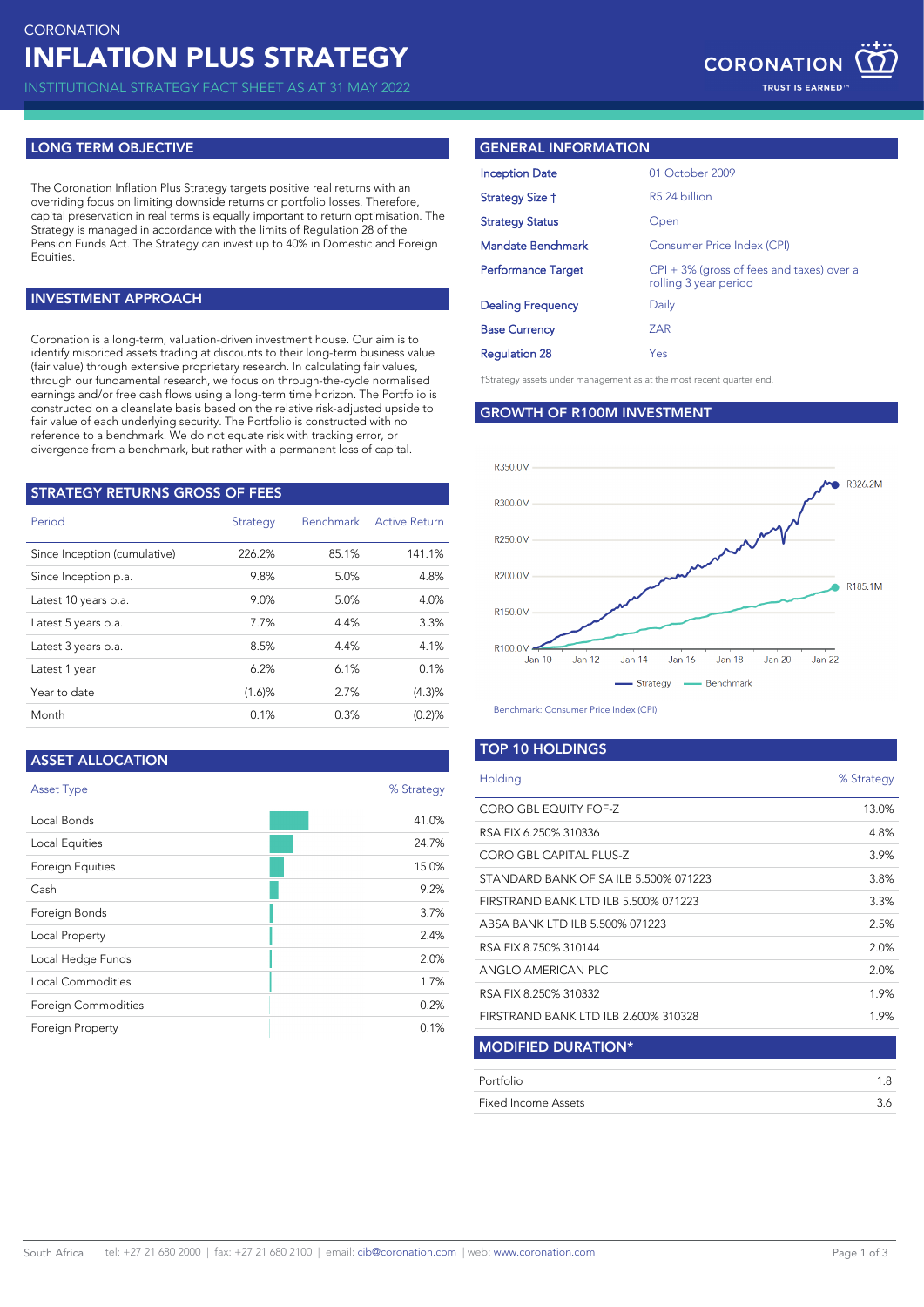INSTITUTIONAL STRATEGY FACT SHEET AS AT 31 MAY 2022

# **PERFORMANCE & RISK STATISTICS (Since inception)**

| Average Annual Return         | 9.9%   |
|-------------------------------|--------|
| Annualised Standard Deviation | 4.7%   |
| <b>Highest Monthly Return</b> | 5.9%   |
| Lowest Monthly Return         | (6.7)% |
| % Positive Months             | 77.6%  |
| Downside Deviation            | 2.4%   |
| Maximum Drawdown              | (8.9)% |
| Sortino Ratio                 | 17     |

# **EFFECTIVE MATURITY PROFILE\***

| Term          | % Strategy<br>(incl. Cash) | % Strategy<br>(excl. Cash) |
|---------------|----------------------------|----------------------------|
| 0 to 1 year   | 6.8%                       | 5.0%                       |
| 1 to 3 years  | 14.9%                      | 15.1%                      |
| 3 to 7 years  | 9.2%                       | 9.4%                       |
| 7 to 12 years | 9.7%                       | 9.9%                       |
| Over 12 years | 8.3%                       | 8.5%                       |

# **BEAR MARKETS BULL MARKETS**





In the bar graphs above, we have divided the period since inception of our Strategy into bull and bear markets. The Strategy's returns are measured against the FTSE/JSE All Share index. The bear market graph clearly demonstrates how the Strategy has protected capital; its losses were much more shallow than the market during downswings. As evident from the second graph, the Strategy also enjoyed healthy upside participation in bull markets.

# **PORTFOLIO MANAGERS**



## Pallavi Ambekar - BBusSc, CA (SA), CFA

Pallavi is Head of the Absolute Return investment unit and a portfolio manager across all strategies in the unit. With 19 years' investment experience, she also has research responsibility for certain large capitalisation shares listed on the JSE.



#### Charles de Kock - BCom (Hons), MCom

Charles joined Coronation in 2005 and is a co-portfolio manager across all strategies within the Absolute Return investment unit. He also co-manages the Coronation Balanced Defensive and Capital Plus unit trust funds. Charles has more than 30 years' investment experience.



#### Neill Young - BBusSc, CA (SA), CFA

Neill joined Coronation in 1998 and co-manages Coronation's Absolute Return Strategies as well as the Coronation Financial, Balanced Defensive and Capital Plus unit trust funds. Neill has more than 23 years' investment experience.